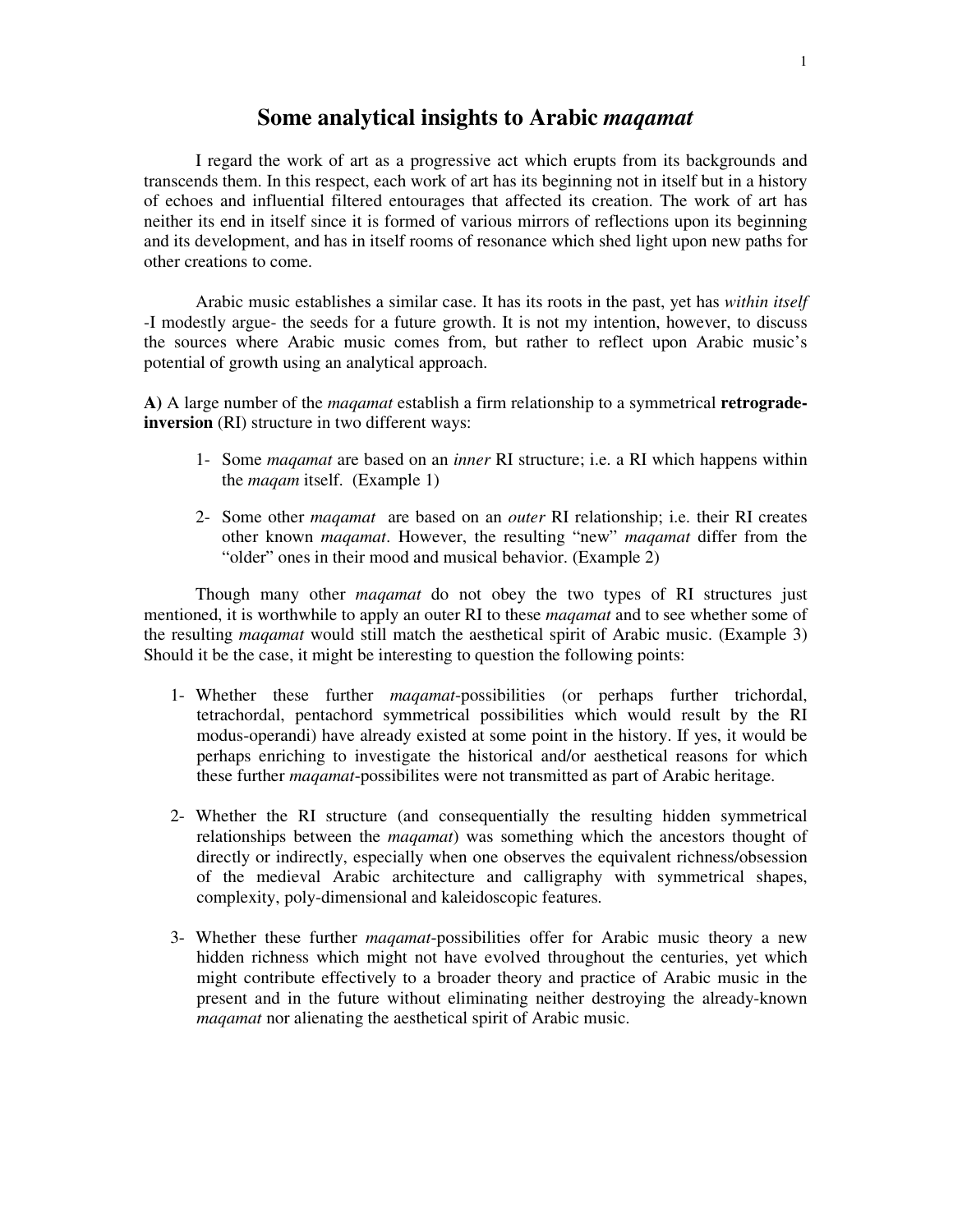**B)** Further research into symmetry leads to more elaborated visions of the internal structure of the *maqmat*. One can see that Arabic internal pitch structures are highly sophisticated where each pitch has a number of **shadows** ranging from one up to five other pitches in some cases. It is interesting to observe the following ironic paradox: When a *maqam* is symmetrical (RI within itself), it has less internal symmetries /shadows than a *maqam* which is asymmetrical! (Example 4)

**C)** The mapping and analytical reading of *maqam Nawa Athar Kurd* reveal a **Fibonnaci**  series<sup>1</sup>. (Example 5)

These are only a few examples of many hidden structures related to Arabic *maqamat*. I do not claim that these analytical insights are the only way for exploring the hidden treasures of Arabic music. I do not claim either that these insights are the only possible way of analyzing Arabic musical structures. I only believe that such insights might open a horizon for exploring the potential Arabic tradition may offer.

Arabic music is not doomed to keep looking forever at its past; I believe it has the potency of progression without violating its aesthetical spirit. In other words, Arabic music is capable to discover new means which still reflect a certain authentic prolongation of its tradition. I am suggesting here a radical postmodernist approach where the past is deconstructed through the use of analysis<sup>2</sup>.

> Saed Haddad 2004, revised 2014

<u>.</u>

<sup>&</sup>lt;sup>1</sup> Wolfgang Rihm used an extended version of this scale as one of the basic elements in his Third Symphony dating from the early seventies (I do not know whether he was aware of the Fibonnaci structure of this scale.

 $2$  The terms, conservative and radical postmodernism, were presented through a study done by Jonathan Kramer.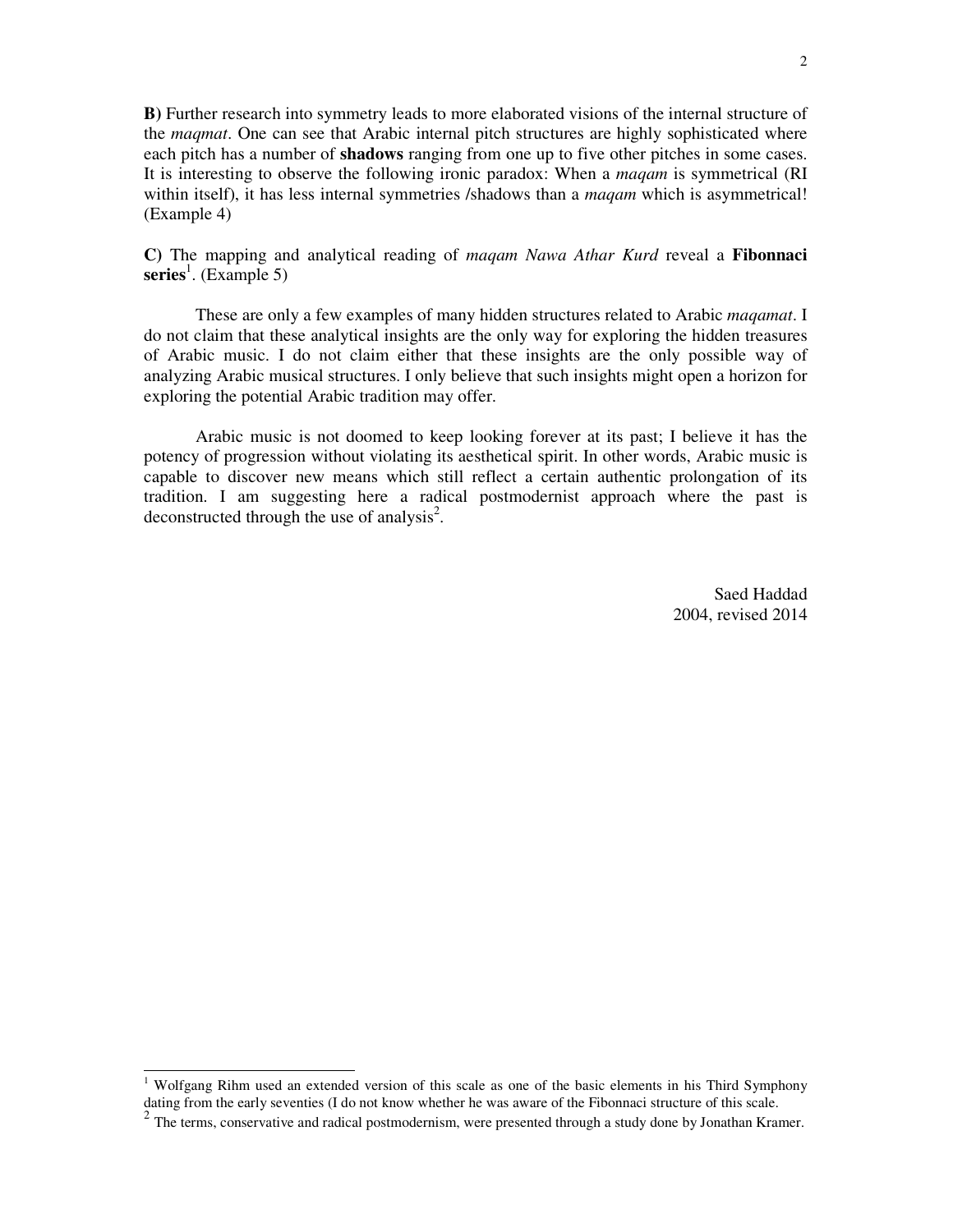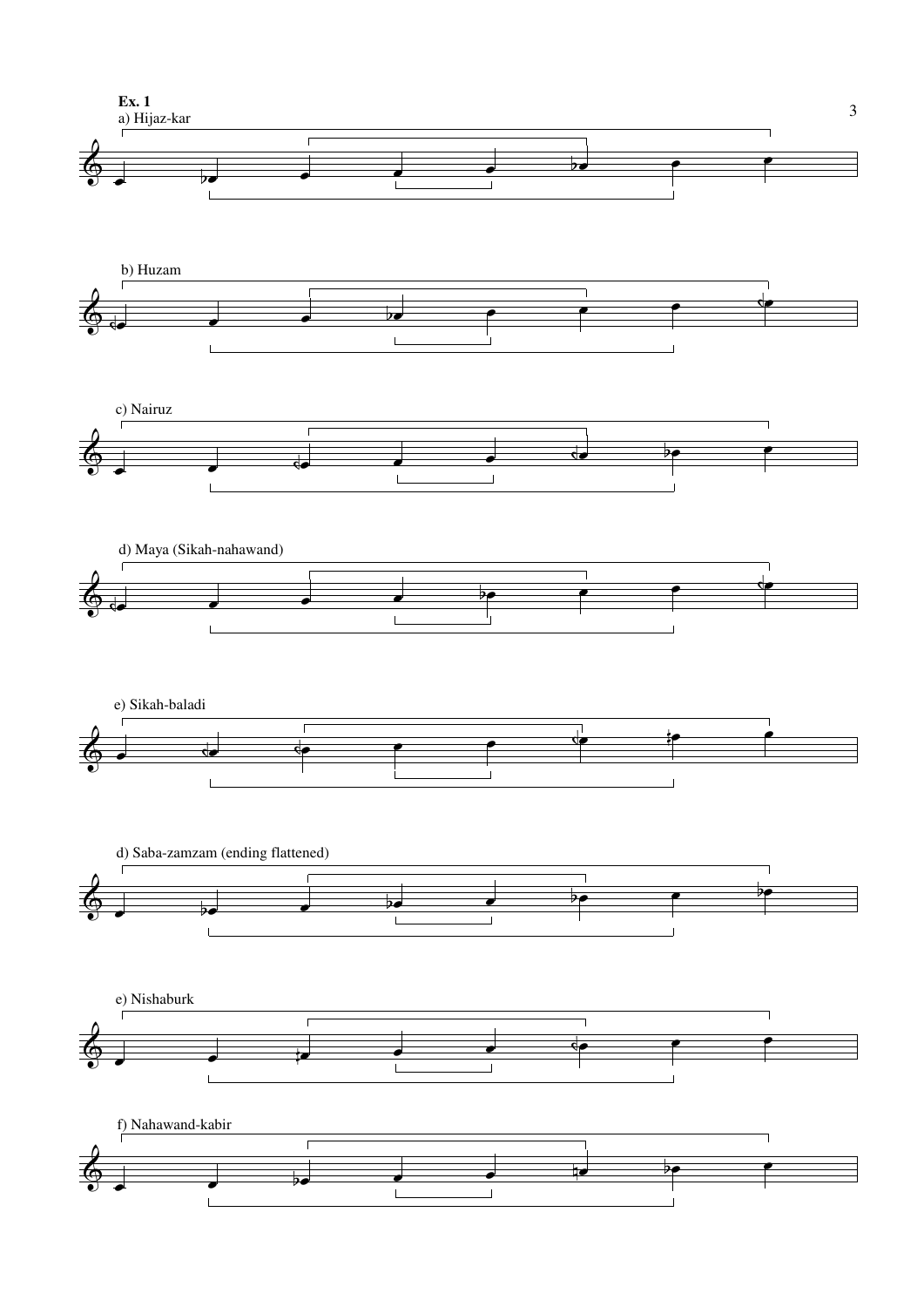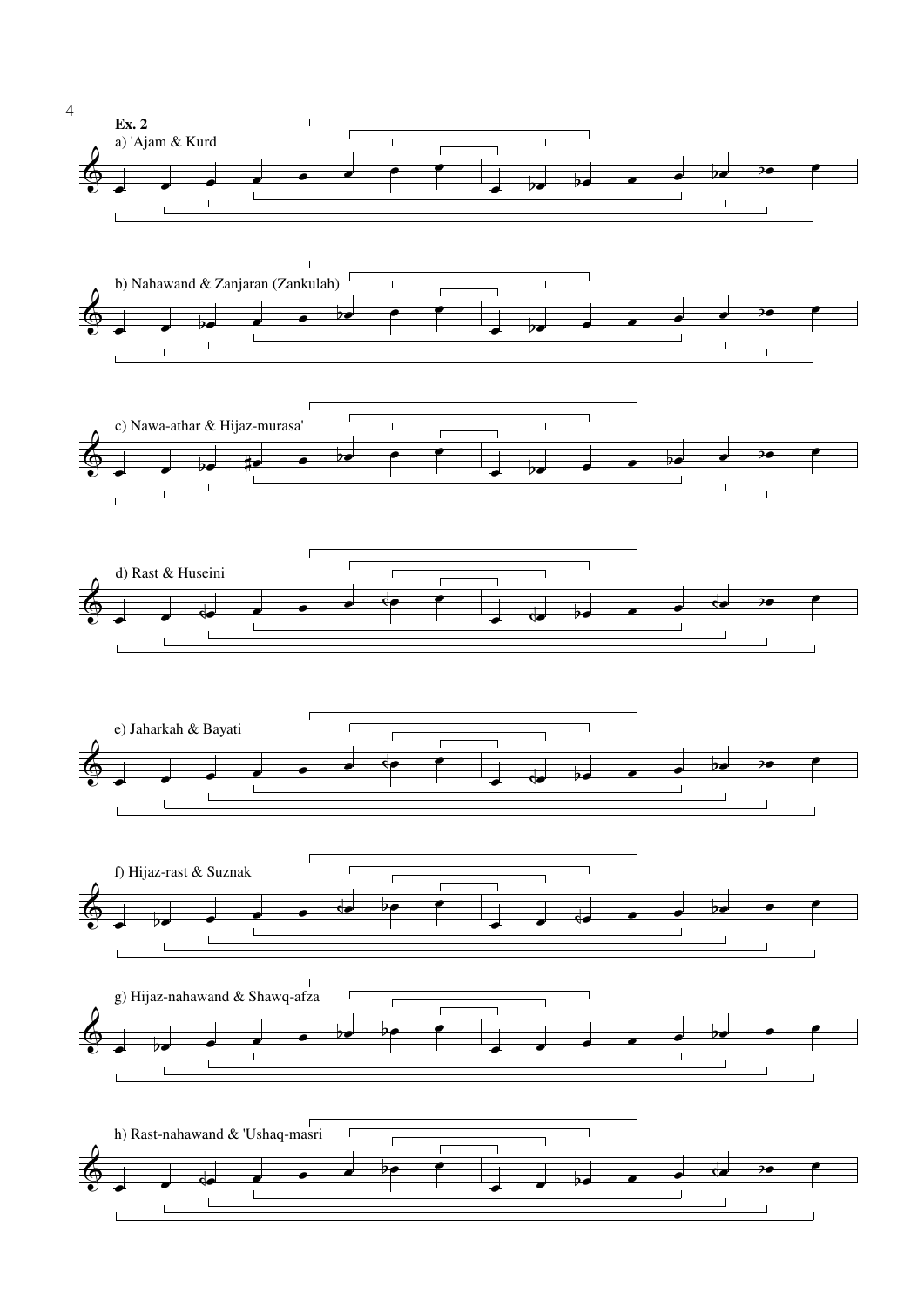

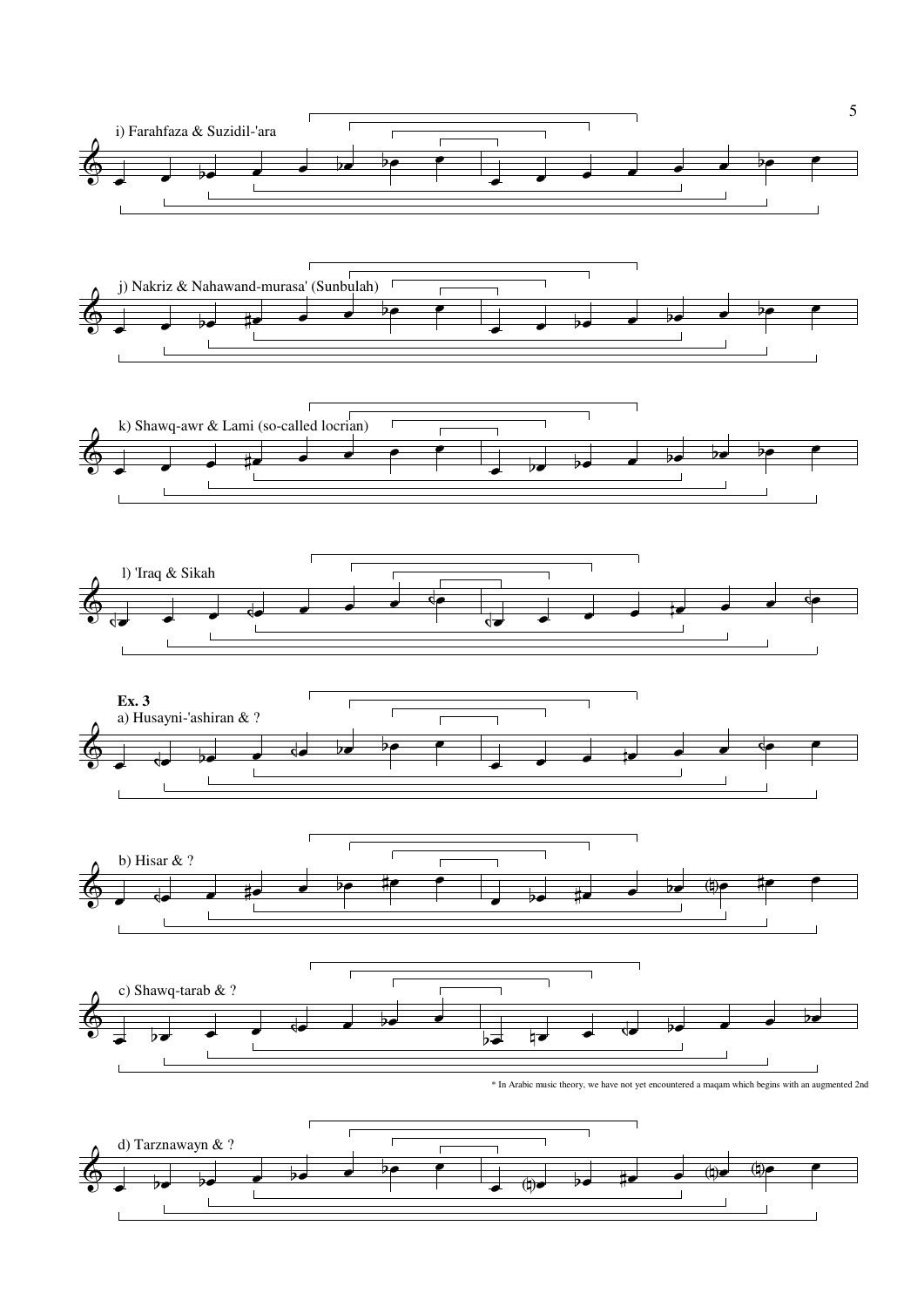

<sup>\*</sup> Other transpositios have been adapted in order to faciliate the notation